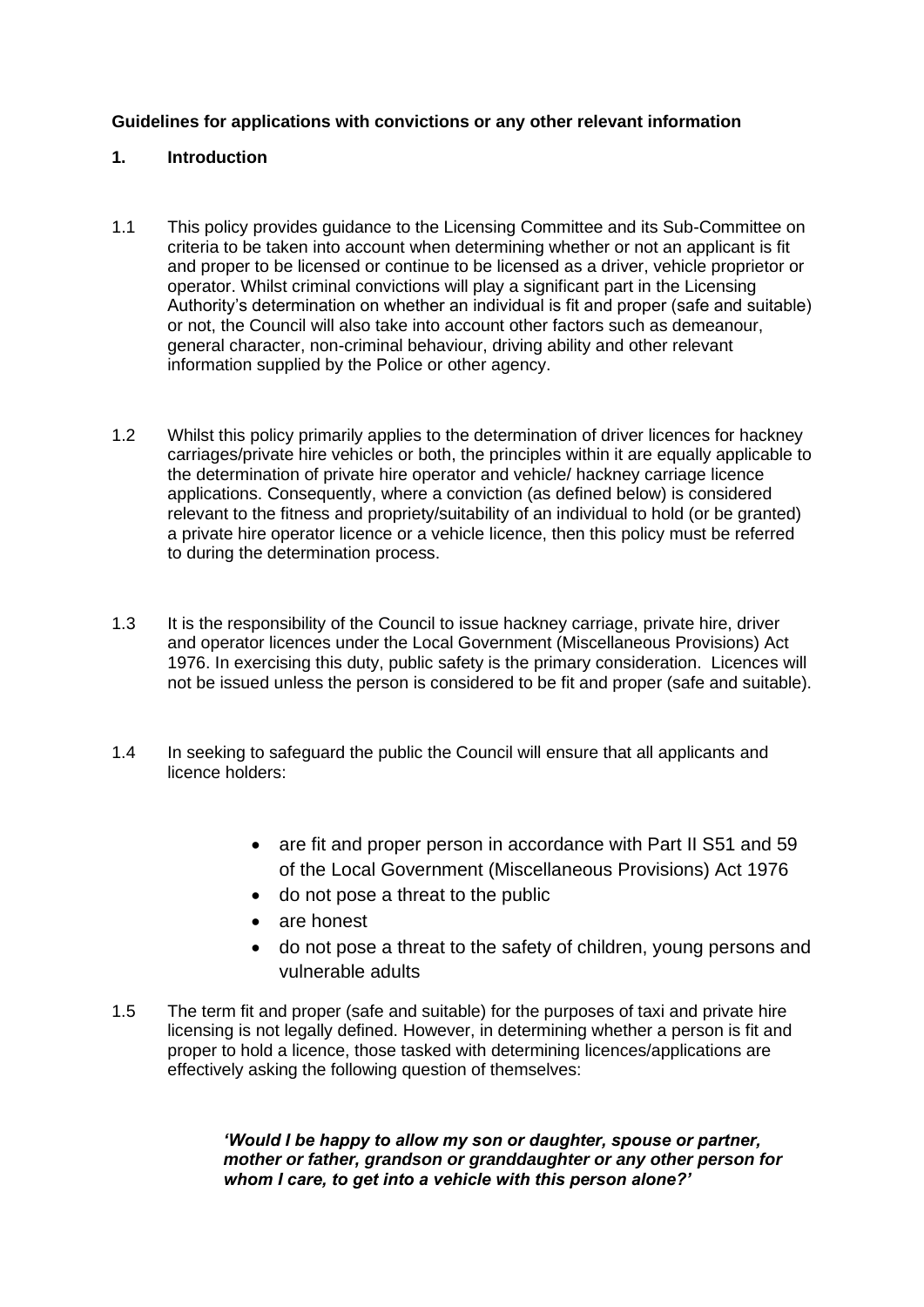*'If all the information known about an applicant was written on the door of the vehicle or premises would I still be happy to use the services of the applicant or be happy with a loved one using their services?"*

#### *'Am I happy for this person to know when my home is empty or for them to be a alone with a vulnerable family member ?"*

If the answer to the above questions is an unqualified 'yes', then the person can be considered to be fit and proper (safe and suitable). If there are any doubts in the minds of those who make the decision, then the answer must be no and the licence should not be granted. The public place significant trust and responsibility on individuals they may have never met and know nothing about, based purely on the fact that the Council has granted them a Licence. For the public to maintain their confidence in the Licensing system the decision maker must only grant licences to those applicants that pass both these simple questions.

Granting a licence or allowing a person to continue to hold a licence where there is any doubt about them being fit and proper (safe and suitable) for the benefit of the applicant, for example, to give them a second chance or a fresh start is not in the public interest. The primary aim of this policy and those empowered to implement it is the protection of the public.

In order to assess the suitability of an applicant (and to inform decision makers), the Council will undertake whatever checks and apply whatever processes it considers necessary to ensure that licences are not issued to, or used by, unsuitable people. In assessing the suitability of an applicant or licence holder, the council will take into consideration the following factors:

- Criminality
- Period of holding a driver's licence

• The driving history of an applicant (including any driving licence penalty points)

- Right to work,
- Medical fitness (DVLA Group 2 Medical Standards)
- Standard of driving/driving ability

• The conduct of the applicant in making the application (e.g. whether they have acted with integrity during the application process).

• The previous licensing history of existing/former licence holders.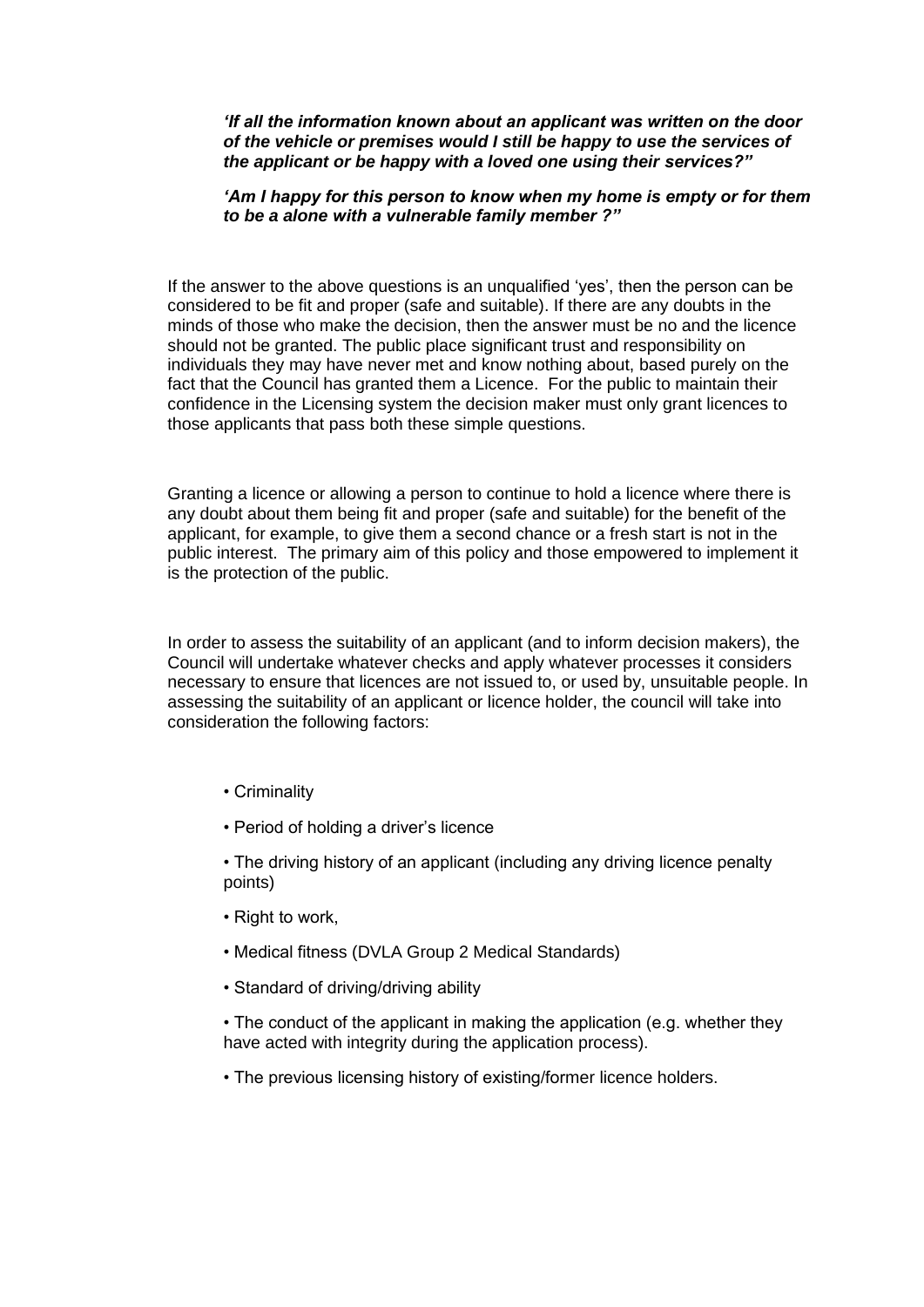In addition the Council will also consider further information sources such as the Police (including abduction notices), Children and Adult Safeguarding Boards, Officers of the Council other licensing authorities and statutory agencies.

- 1.6 This policy provides guidance to any person with an interest in hackney carriage and private hire licensing. In particular, but not exclusively:
	- Applicants for a driver's licence
	- Existing licensed drivers whose licences are being reviewed
	- Licensing officers
	- Members of the Licensing Committee/Sub-Committee
	- Magistrates or other Court Officials dealing with appeals regarding Council decisions about fitness and propriety.
- 1.7 In considering this guidance the Council will be mindful that each case must be considered on its merits and, where the circumstances demand, the Committee may depart from this policy.
- 1.8 In this policy the word "Conviction" includes convictions, cautions, warnings, reprimands and other relevant information. In this policy 'from date sentence has ended' is taken to be the date which is reached once the whole of the period as sentenced by the court has elapsed and not necessarily the length of time served by the applicant. For example, if a sentence is five years imprisonment then the date that the sentence ends will be five years from the date of sentencing – regardless of the amount of time actually served. If the sentence is amended by a court at a later date then this new sentence becomes relevant for the purposes of this policy. The term 'since completion of sentence' is to be construed in a similar way.
- 1.9 In this policy the term applicant refers to either new applicants, existing licence holders who are seeking renewal and existing licence holders that are the subject of periodic auditing or are having their licence reviewed by the Council as part of the policy implementation process. It also includes existing licence holders who are being considered by the Council by virtue of offending activity having recently come to light.

The Council reserves the right to overturn a decision that has previously been made, or refuse a renewal of a licence, where clear errors are discovered.

## **2. General Policy**

2.1 Whilst a committee may consider that a person with a conviction for a serious offence may not automatically be prevented from obtaining a licence, it is however to be expected that the applicant would be required to remain free of conviction for an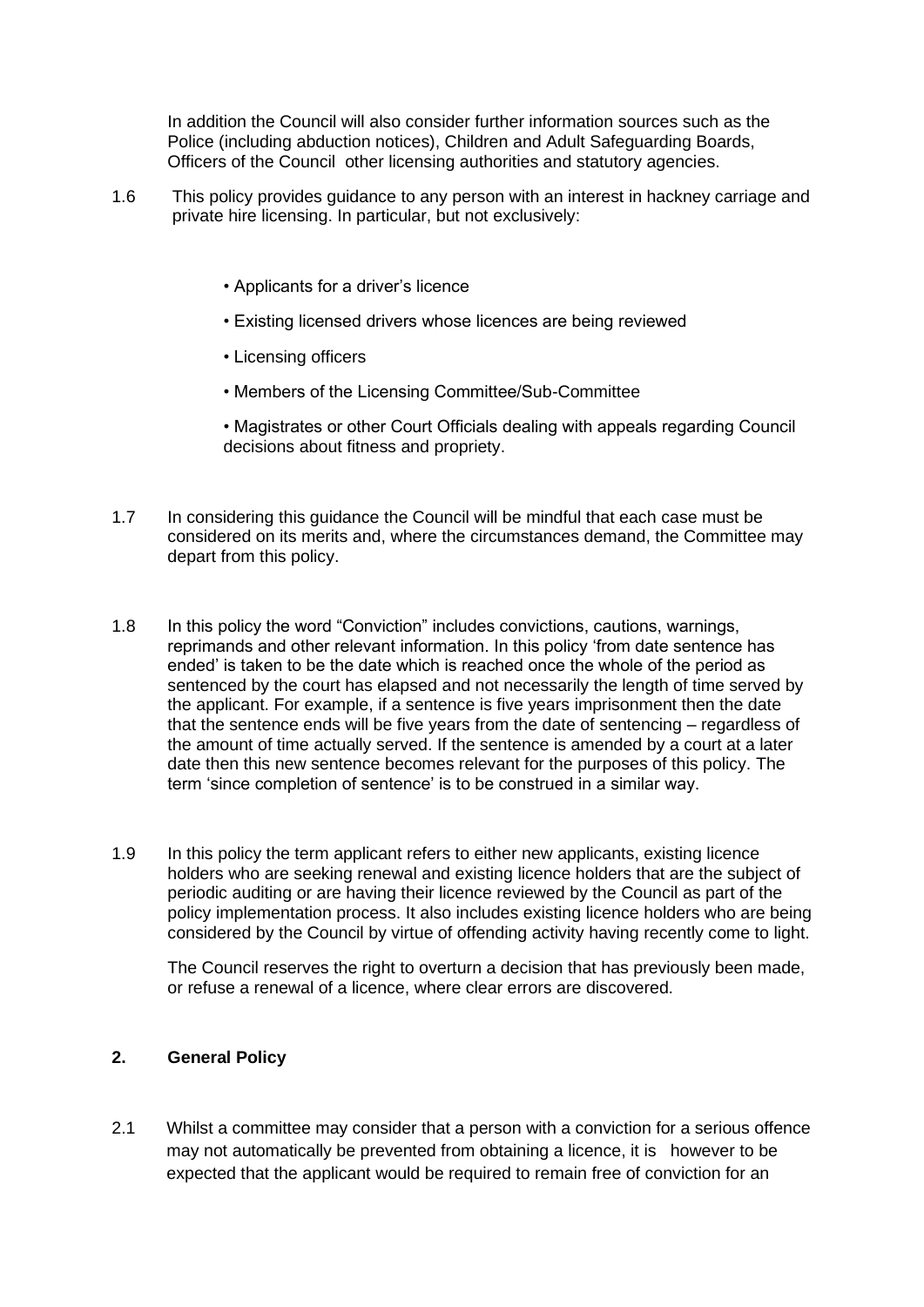appropriate period (as detailed below); and show adequate evidence that they are a fit and proper (safe and suitable) person to hold a licence (the onus will be on the applicant to produce such evidence). Simply remaining free of conviction may not generally be regarded as adequate evidence that a person is a fit and proper (safe and suitable) person to hold a licence.

- 2.1 While it is possible that an applicant may have a number of convictions that, individually, meet the above guidelines, the overall offending history must be considered when assessing an applicant's suitability to be licensed. A series of offences over a period of time is more likely to give cause for concern than an isolated minor conviction. Obviously some discretion can be afforded if an offence disclosed is isolated and there are mitigating circumstances, but the overriding consideration is the protection of the public.
- 2.2 The standards and criteria set out in paragraphs 6 to16 below are those that would normally be applied to applications and licences. The Council may depart from these; however it must only do so in exceptional circumstances. The otherwise good character and driving record of the applicant or licence holder will not ordinarily be considered to be exceptional circumstances.

## **3. Powers**

- 3.1 Under the provisions of S.61 of the Local Government (Miscellaneous Provisions) Act 1976 the Council has powers to suspend, revoke or refuse to renew the licence of a driver of a hackney carriage or private hire vehicle on any of the following grounds-
	- (a) that he has since the grant of the licence-
		- been convicted of an offence involving dishonesty, indecency or violence, or
		- been convicted of an offence under or has failed to comply with the provisions of the Town Police Clauses Act 1847 or part II of the Local Government (Miscellaneous Provisions) Act 1976, or
	- (b) any other reasonable cause
- 3.2 A suspension or revocation of a driver's licence takes effect at the end of a period of 21 days beginning with the day on which notice is given. If it appears that the interests of public safety require the suspension or revocation of the licence to have immediate effect, and the notice given to the driver includes a statement to this effect and an explanation why, the suspension or revocation takes effect when the notice is given to the driver. (S61(2B) of the Local Government (Miscellaneous Provisions) Act 1976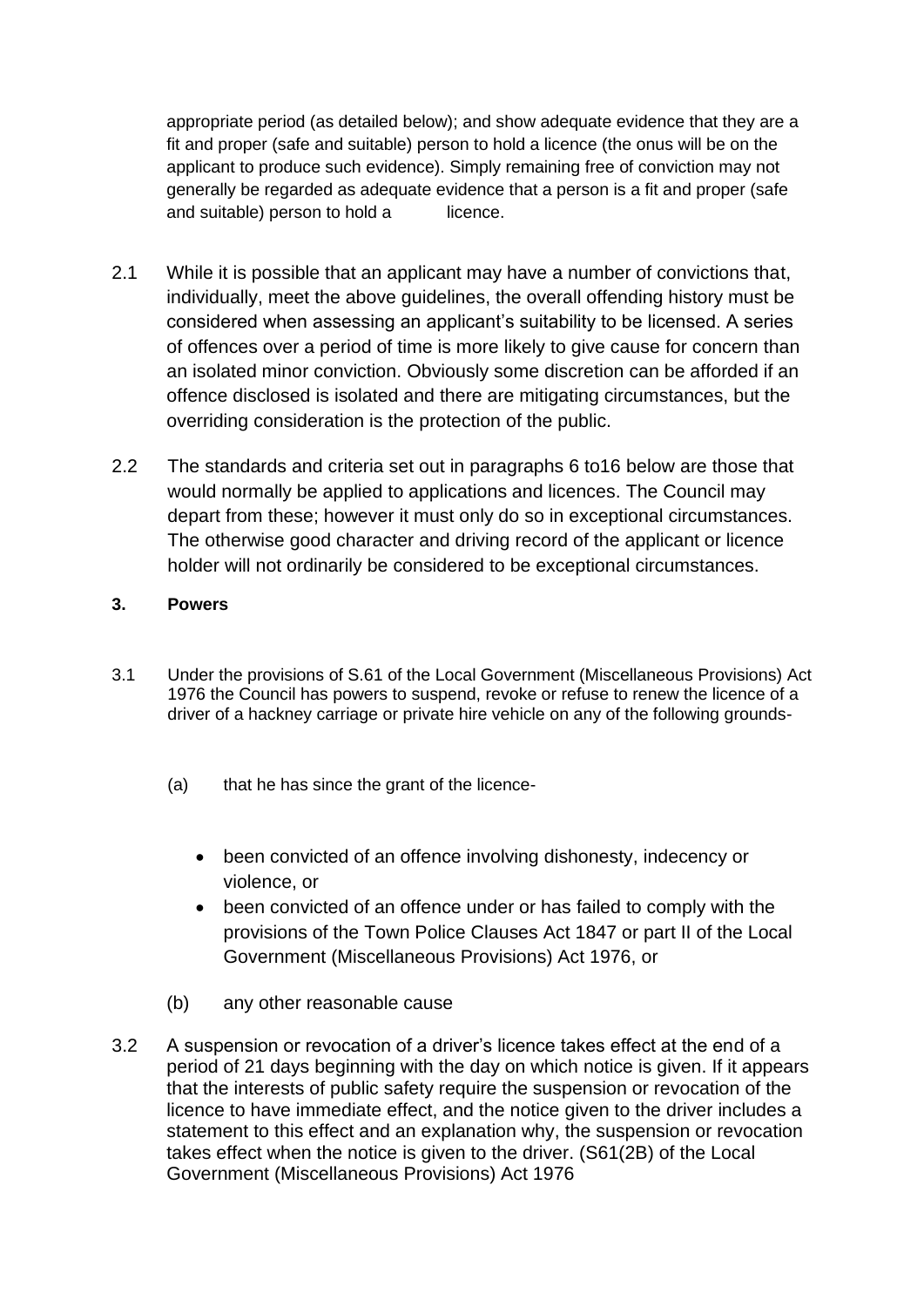- 3.3 The Rehabilitation of Offenders Act 1974 (Exceptions) Order 1975, allows the Council to take into account all convictions recorded against an applicant or the holder of a private hire or hackney carriage driver's licence, whether spent or not. Therefore the Council will have regard to all relevant convictions, particularly where there is a history of offending or a pattern of repeat offending. Applicants need to be aware that, in accordance with this Act, all convictions, cautions, warnings and reprimands must be declared.
- 3.4 Under the provisions of Sections 51, 55 and 59, Local Government (Miscellaneous Provisions) Act 1976, the Council is required to ensure that an applicant for the grant or renewal of a hackney carriage and/or a private hire vehicle driver's licence is a "fit and proper" person to hold such a licence. However, if an applicant has any convictions, warnings, cautions or charges awaiting trial, the council will take into account:
	- How relevant the offence(s) are to the licence being applied for
	- How serious the offence(s) are
	- When the offence(s) were committed
	- The date of the conviction, warning, caution etc.
	- Circumstances of the individual concerned
	- Any sentence imposed by the court
	- The applicant's age at the time of offence/incident leading to the conviction, warning, caution etc.
	- Whether they form part of a pattern of offending

Other factors that might be relevant include:

- Whether the applicant has intentionally misled the council or lied as part of the application process,
- Information provided by other agencies/Council departments.
- 3.5 Existing holders of driver's licences are required to notify the Council in writing within seven days of receiving an endorsement on their DVLA licence, fixed penalty notice, warning, reprimand, police caution, criminal conviction or other criminal proceedings (including their acquittal as part of a criminal case). In addition, licence holders must inform the council within 3 working days of their arrest for any matter (whether subsequently charged or not). To fail to do so, will raise serious questions for the Council about the honesty of the licence holder and will be taken into account as part of any subsequent application or any decision about the person's licence.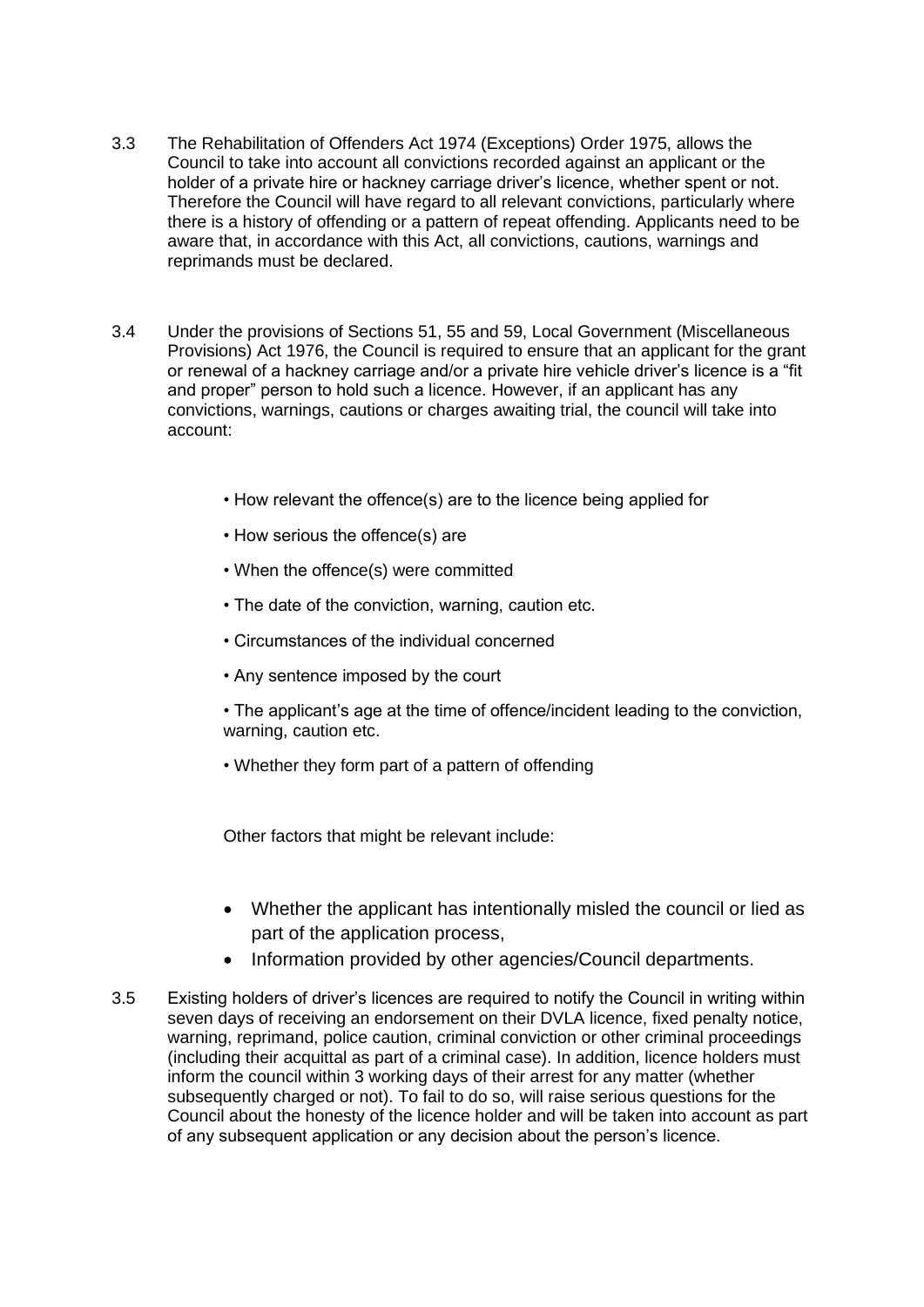- 3.6 The Council requires all applicants for a driver's licence to supply an enhanced disclosure from the Disclosure and Barring Service (DBS) as part of the application process. Applicants applying for the grant or a renewal of a driver's licence will be required to obtain an enhanced disclosure at their expense; this includes all fees payable to the DBS.
- 3.7 The Council is also entitled to use other records and information that may be available to it in determining applications or an entitlement to continue holding a licence. This may include information held by the Council or other licensing authorities, and information disclosed by the police under the Common Law Police Disclosure Scheme or other similar arrangements. Examples of such information sources that may be used include social care information and benefit payments etc.
- 3.8 It is an offence for any person to knowingly or recklessly make a false declaration or to omit any "material particular" in giving information required by the application for a licence (s57 Local Government (Miscellaneous Provisions) Act 1976). Where an applicant has made a false statement or a false declaration on their application for the grant or renewal of a licence, the application will normally be refused.
- 3.9 Any offences or behaviour not covered by this Policy will not prevent the Council from taking into account those offences or behaviours.

### **4. Appeals**

4.1 Any person refused a driver's licence, or has their licence suspended or revoked on the grounds that the Council is not satisfied that they are a fit and proper (safe and suitable) person to hold such a licence has a right to appeal to the Magistrate's Court within 21 days of the notice of refusal (Local Government (Miscellaneous Provisions) Act 1976, s 77 (1)).

# **5 Options when determining an application/licence**

- 5.1 When determining an application or reviewing an existing licence the Council have the following options:
	- approve the application
	- refuse the application/
	- revoke the licence
	- suspend the licence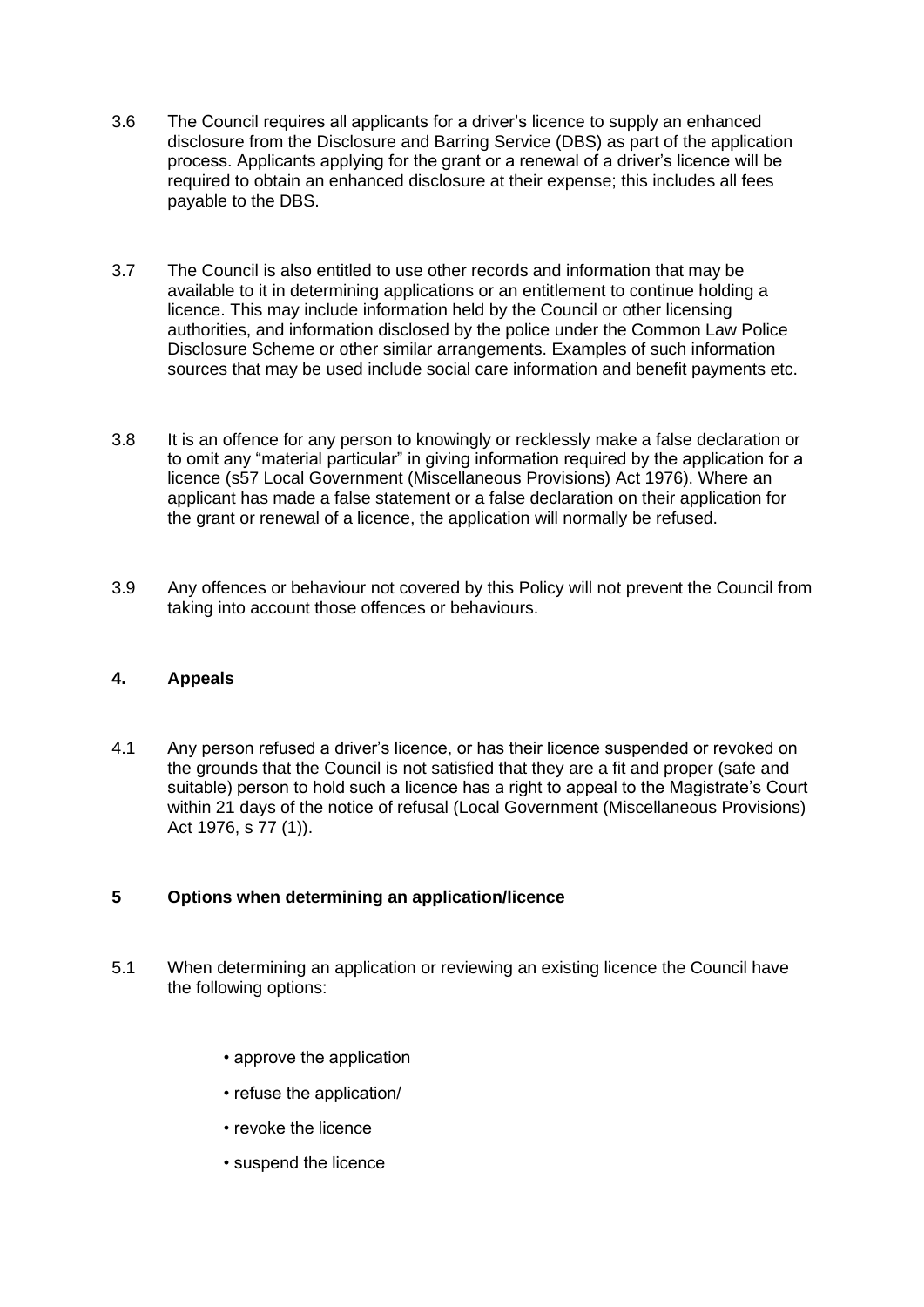- issue a warning which may include the use of the escalated warning system.
- Attach any conditions that are deemed to be appropriate
- take no action

#### **6. Serious offences involving violence**

- 6.1 Licensed drivers have close regular contact with the public. A firm line is to be taken with those who have convictions for offences involving violence. An application will be refused if the applicant has a conviction for an offence such as:
	- Murder
	- Manslaughter
	- Manslaughter or culpable homicide while driving
	- Terrorism offences
	- Any offences (including attempted or conspiracy to commit offences) that are similar to those above.
- 6.2 Consideration may only be given to the granting/issuing of a licence if at least 10 years have passed since the completion of any sentence and/or licence period following conviction for an offence shown below:
	- Arson
	- Malicious wounding or grievous bodily harm which is racially aggravated
	- Actual bodily harm
	- Grievous bodily harm
	- Robbery
	- Possession of firearm or illegal weapon
	- Riot
	- Assault of a Police Officer
	- Violent disorder
	- Resisting arrest
	- Any racially-aggravated offence against a person or property
	- Any offence that may be categorised as domestic violence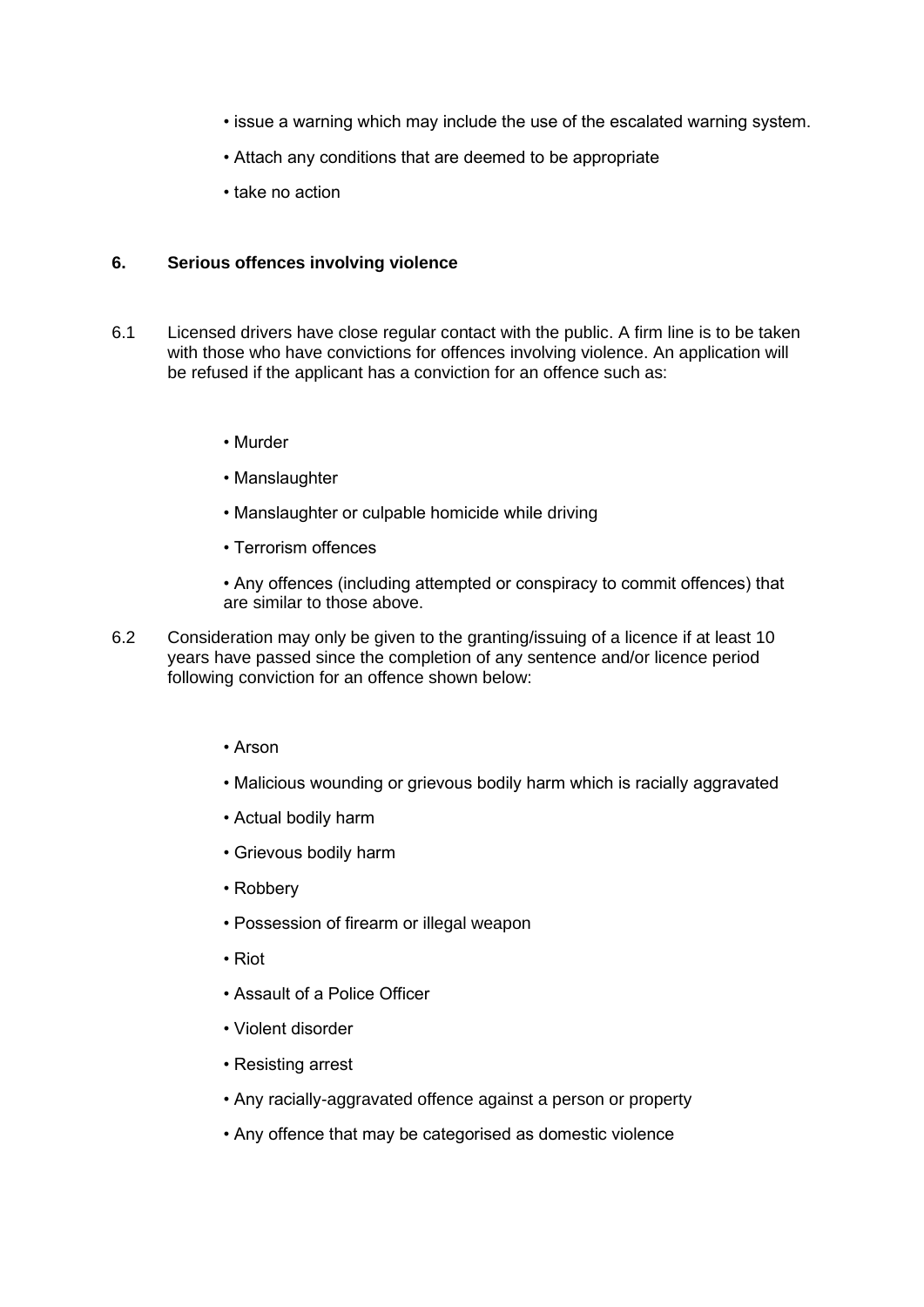• Any offences (including attempted or conspiracy to commit offences) that are similar to those above.

- 6.3 Consideration may only be given to the granting/issuing of a licence if at least 5 years have passed since the completion of any sentence and/or licence period following conviction for an offence shown below:
	- Obstruction
	- Criminal damage
	- Common assault
	- Affray
	- Any Public Order Act offence (harassment, alarm or distress, intentional harassment or fear of provocation of violence)
	- Any offences (including attempted or conspiracy to commit offences) that are similar to those above.
- 6.4 A licence will not be granted if an applicant has more than one conviction for an offence of a violent nature.

# **7. Possession of a weapon (excludes more serious weapons offences)**

- 7.1 If an applicant has been convicted of possession of a weapon or any other weapon related offence, this will give serious concern as to whether the person is fit and proper.
- 7.2 Depending on the circumstances of the offence, at least five years must have passed since the completion of the sentence, before licencing an applicant can be considered.

# **8. Sexual and indecency offences**

8.1 As licensed drivers often carry unaccompanied and vulnerable passengers, the council will take a strong line in relation to applicants or existing licence holders with convictions for sexual offences. All sexual and indecency offences will be considered as serious. Applicants with convictions for sexual or indecency offences will be refused a licence. Such offences include: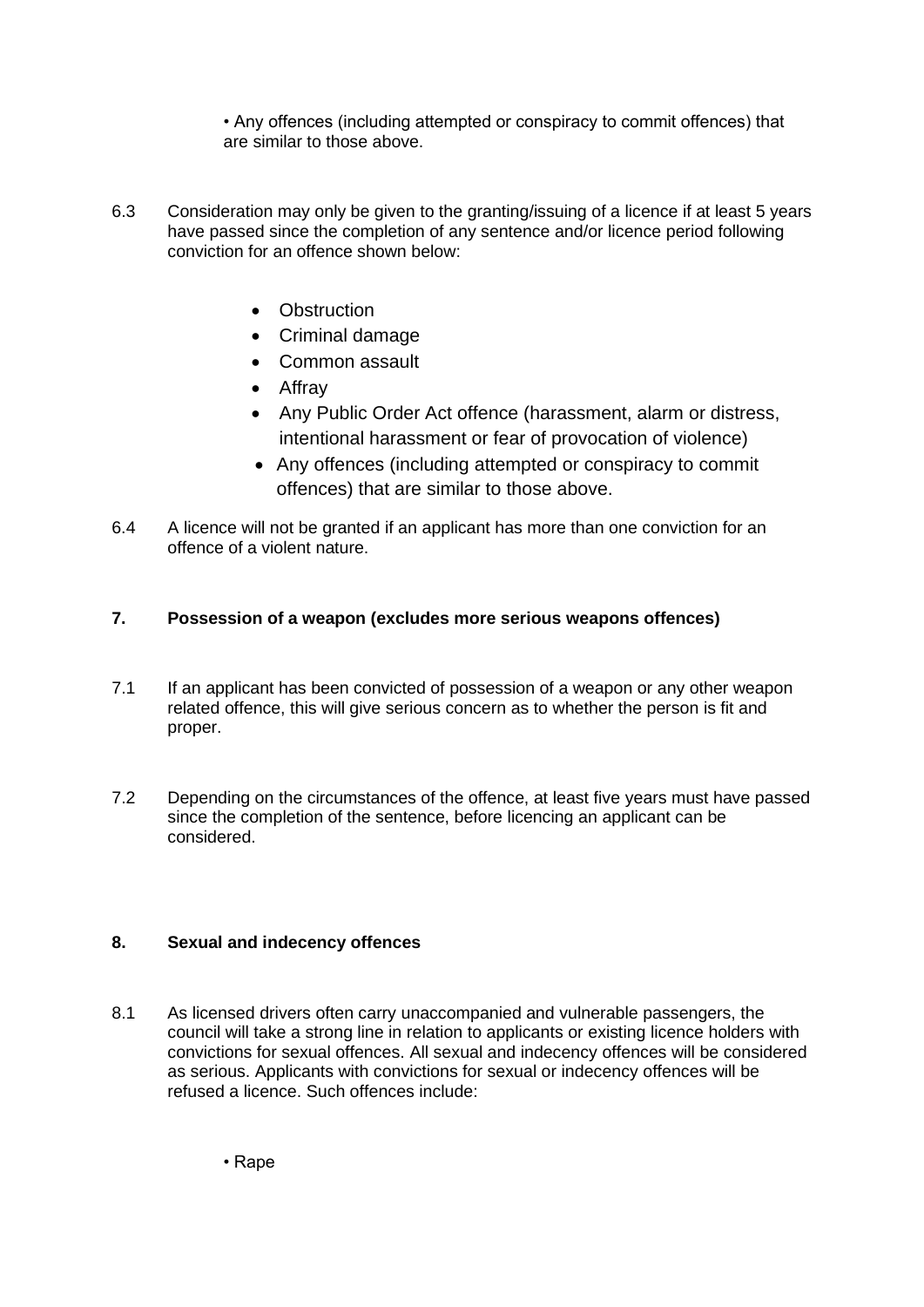- Assault by penetration
- Offences involving children or vulnerable adults

• Trafficking, sexual abuse against children and / or vulnerable adults and preparatory offences (as defined within the Sexual Offences Act 2003).

- Making or distributing obscene material
- Possession of indecent photographs depicting child pornography.
- Sexual assault
- Indecent assault
- Exploitation of prostitution
- Soliciting (kerb crawling)
- Making obscene/indecent telephone calls
- Grooming
- Indecent exposure

• Any similar offences (including attempted or conspiracy to commit) offences which replace the above

8.2 In addition to the above the council will not grant a licence to any applicant who is currently on the Sex Offenders Register or any other similar register.

# **9. Dishonesty**

- 9.1 A licensed hackney carriage or private hire vehicle driver is expected to be trustworthy. In the course of their working duties drivers will deal with cash transactions and valuable property may be left in their vehicles. Drivers will also come into contact with customers who are vulnerable or intoxicated and potentially easily confused. For these reasons, a serious view is taken of any conviction involving dishonesty.
- 9.2 In general, a minimum period of 10 years free of conviction or at least 10 years have passed since the completion of sentence (whichever is longer) should be required before granting a licence. Offences involving dishonesty include:
	- burglary
	- fraud
	- obtaining money or property by deception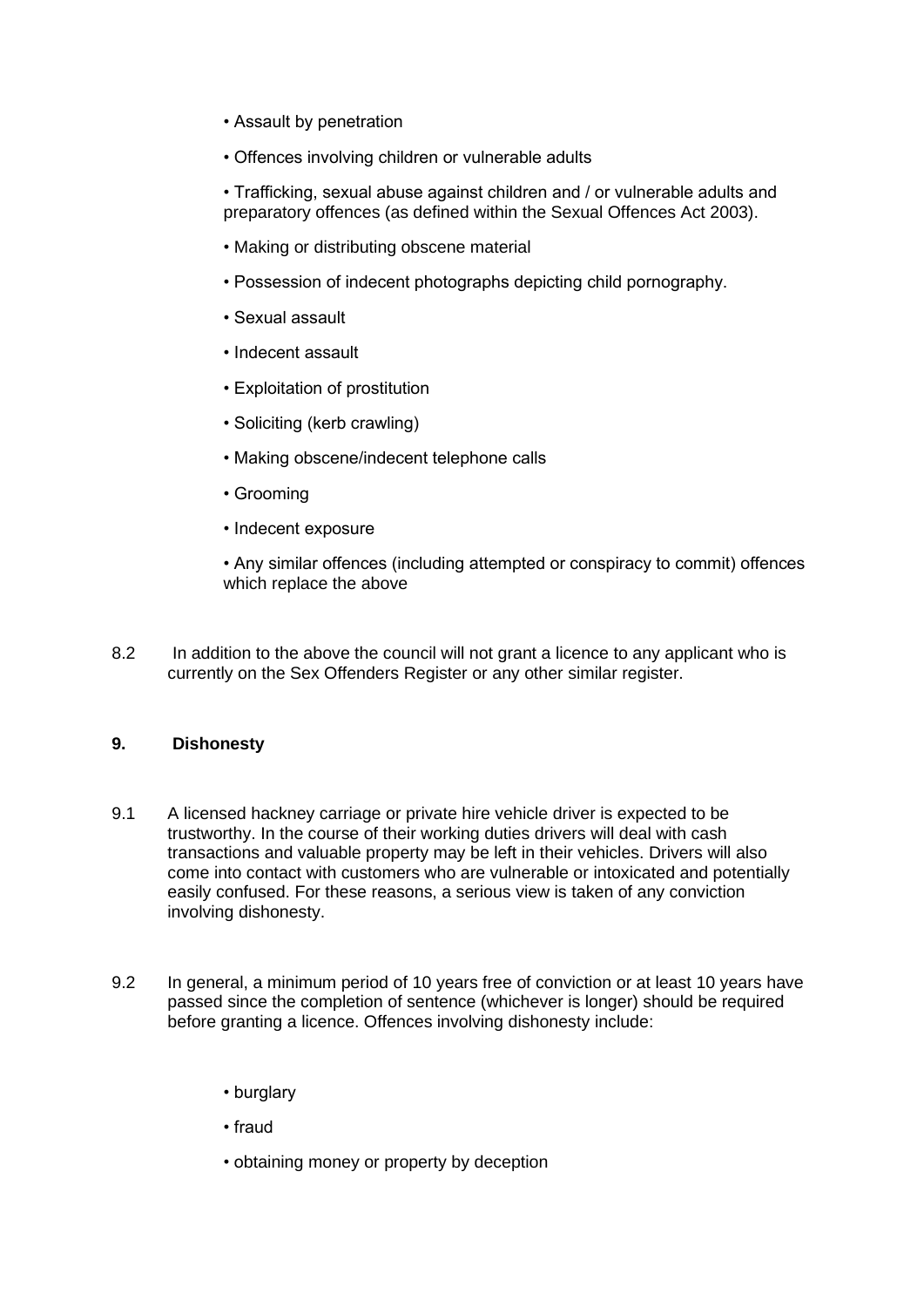• money laundering

- 9.3 In general, a minimum period of 5 years free of conviction or at least 5 years have passed since the completion of sentence (whichever is longer) should be required before granting a licence. Offences involving dishonesty include:
	- theft
	- handling or receiving stolen goods
	- forgery
	- conspiracy to defraud
	- other deception
	- taking a vehicle without consent
	- fare overcharging
	- illegal money lending
	- or any similar offences (including attempted or conspiracy to commit)

The above list is not exhaustive.

A licence will not normally be granted if an applicant has displayed a pattern of reoffending or has multiple convictions for similar offences.

- 9.4 Applicants or existing licence holders that are found to have intentionally misled the Council or lied as part of the application process, will not be issued with a licence.
- 9.5 Failure to declare/omit or misrepresent any of the facts or details requested by the Council, will cause the Council to question if the application can be regarded as fit and proper (safe and suitable). An applicant's failure to read and/or understand any questions or requests will not be accepted as mitigation.

#### **10. Alcohol and Drugs**

10.1 A serious view is taken of any drink/drug related offence. Driving under the influence of alcohol or drugs poses an obvious risk to public safety. Applicants with convictions for the supply of drugs will be taken seriously. The nature and quantity of the drugs, whether for personal use or supply are issues which will be considered carefully.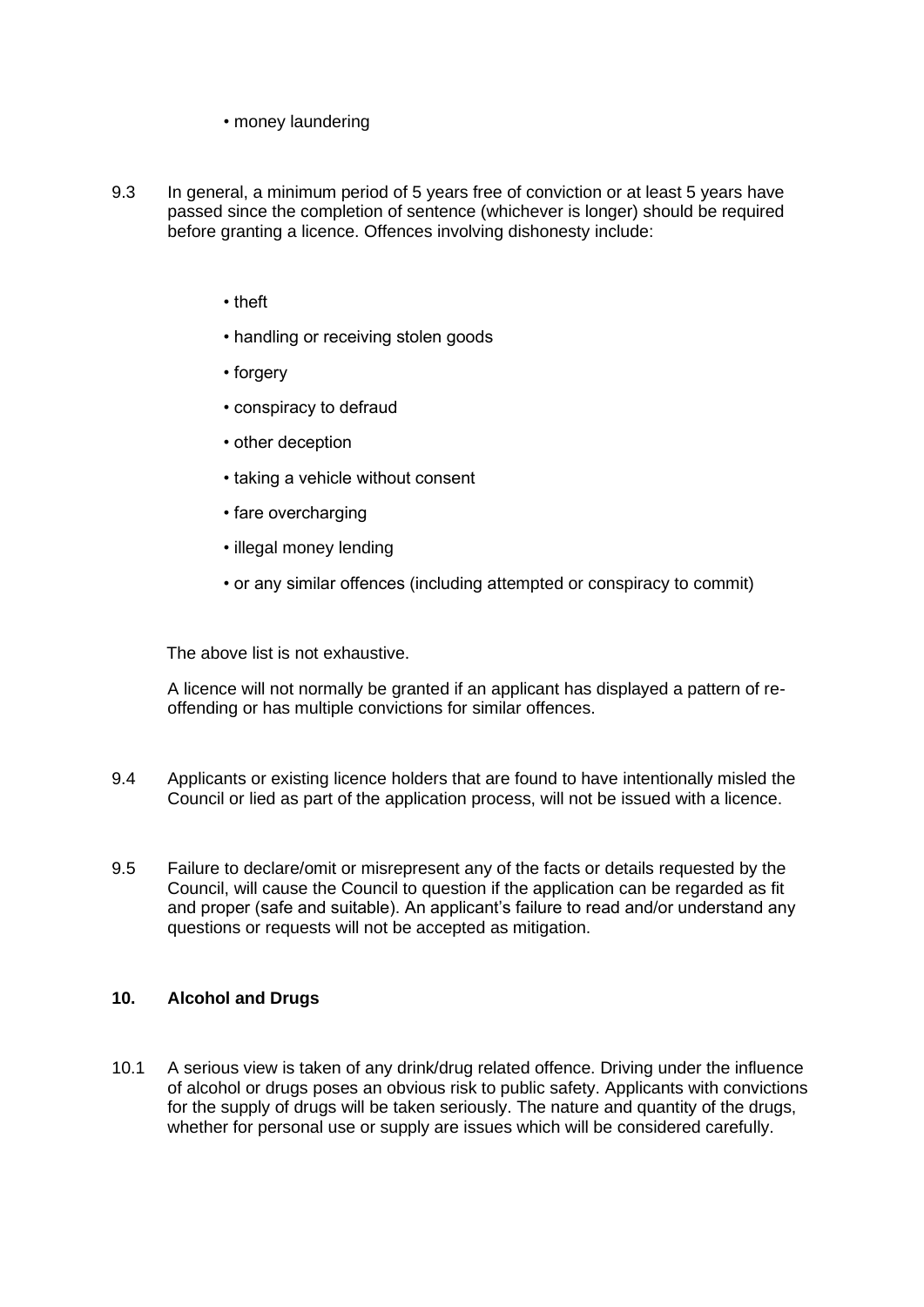- 10.2 At least five years, after the restoration of the driving licence following a drink/drug drive conviction should elapse before an application will be considered. If there is any suggestion that the applicant is alcohol or drug dependent, a satisfactory special medical report must be provided before the application can be considered.
- 10.3 More than one conviction for these offences raises significant doubts about the applicant's fitness to hold a licence.
- 10.4 Because of the nature of a driver's involvement with the public, a licence will not be granted where the applicant has a conviction for an offence related to the supply/cultivation/manufacture of illegal or controlled drugs.
- 10.6 A licence will not be granted where the applicant has a conviction for offences related to the possession of illegal/controlled drugs until at least 5 years have passed since the completion of any sentence, fine /caution for possession and/or licence period has passed, and only then after full consideration of the nature of the offence and the quantity/type of drugs involved.
- 10.7 If there is evidence of persistent drugs use, misuse or dependency a specialist medical examination (in accordance with DVLA Group 2 medical standards) and a satisfactory medical report may be required before the licence is granted. If the applicant was an addict then they would be required to show evidence of 5 years free from drug taking after detoxification treatment.

# **11. Driving offences involving the loss of life or life changing injuries.**

- 11.1 A very serious view is to be taken of any applicant who has been convicted of a driving offence that resulted in the loss of life or life changing injuries. A licence will not be granted if an applicant has a conviction for:
	- Dangerous driving
	- Causing death by careless driving whilst under the influence of drink or drugs
	- Causing death by careless driving
	- Causing death by driving: unlicensed, disqualified or uninsured drivers
	- Or any similar offences (including attempted or conspiracy to commit) offences which replace the above or result in the victim receiving life changing injuries
- **12. Other traffic offences**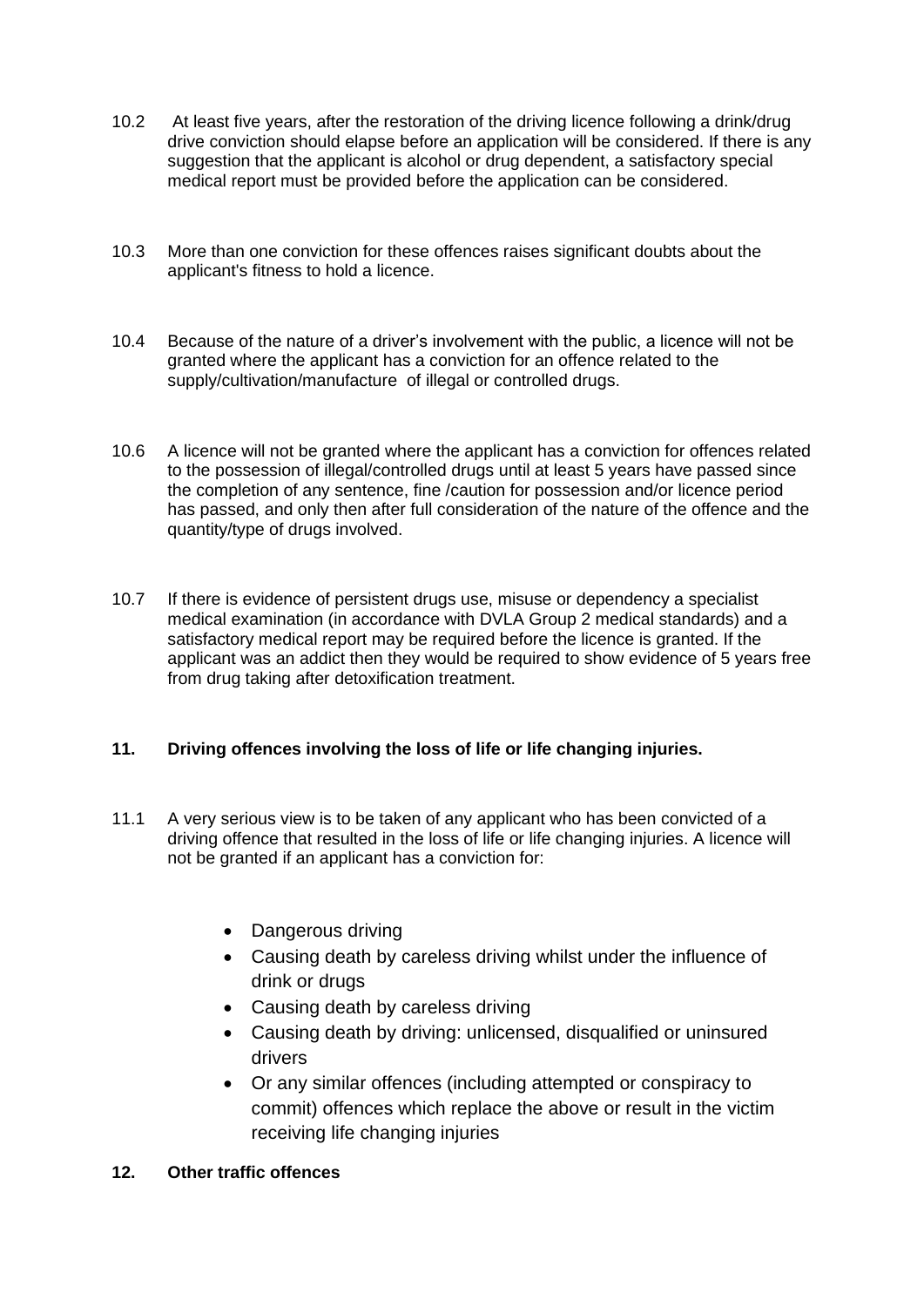- 12.1 Any new applicant who at the time of application has nine or more points or has received a driving ban of any type within the last 36 months will not normally be granted a licence.
- 12.2 Traffic offences such as driving without due care and attention, speeding offences, or offences of a similar nature will give rise to serious doubts about the applicant's suitability to hold a driver's licence. An applicant with any such convictions will be required to show a period of at least two years free of such convictions. For applicants with more than one offence this should normally be increased to five years.
- 12.3 Existing drivers that have been disqualified or convicted of a serious motoring offence or amass six penalty points in any 12 month period or nine penalty points in any 24 month period will be the subject of a report to the next available General Licensing Sub-Committee. The Committee will consider the facts of the matter and may consider it appropriate to require the driver to pass a driving assessment and/or the Cheshire West and Chester Council Licensed Driver's Qualification at their own expenses. Each case will be judged on its merits and in certain circumstances it may be appropriate for the Committee to suspend the driver's licence until completion of the course(s) or revoke the licence and set out specific requirements to be met before an application for the grant of a new licence is considered.

### **13. Outstanding Charges or Summonses**

13.1 If the individual is the subject of an outstanding charge or summons their application may be suspended until the matter is resolved, this decision will be made on a case by case basis.

#### **14. Non-conviction information**

- 14.1 The Council will also take into account situations and circumstances that have not led to a conviction. This will include acquittals and circumstances in which convictions were quashed due to misdirection to the jury, where the decision was taken not to prosecute, where the person has been arrested and bailed but not yet charged, and complaints from the public. In considering the most appropriate action to take in relation to non-conviction information (or a complaint), the credibility of both the witness/complainant and the licence holder will be taken into account.
- 14.2 If an applicant has been arrested or charged, but not convicted, for a serious offence which suggests he could be a danger to the public, consideration should be given to refusing the application. Such offences would include violence, drugs and sexual offences.